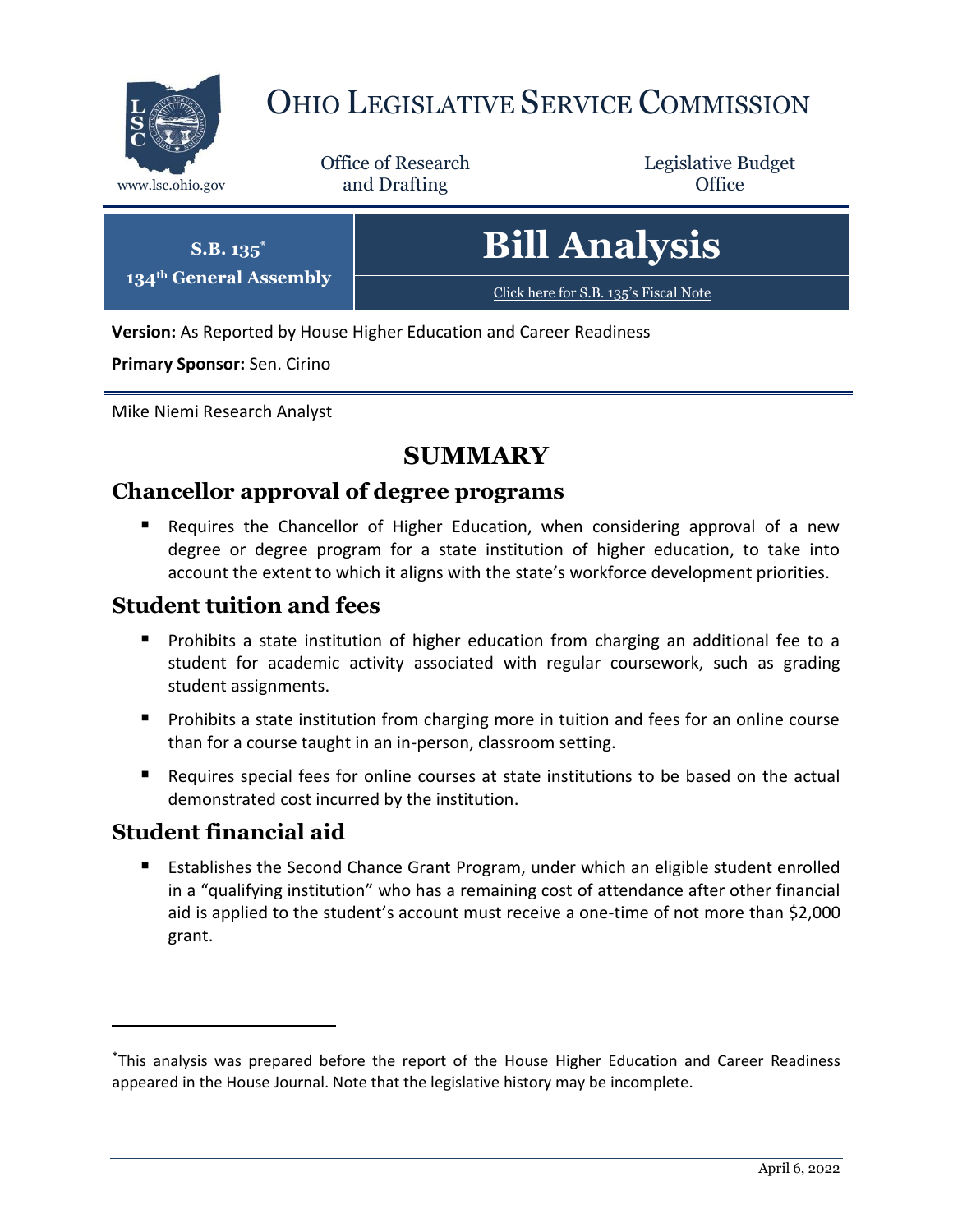Establishes a supplemental grant for OCOG recipients who have completed at least two years of a bachelor's degree program and are making progress toward completing that program.

## **Accommodations for students unable to enroll in a course**

 Requires a state institution to offer prescribed accommodations to a qualifying student who was unable to register for a course necessary to complete the student's bachelor's degree program in the student's final two academic years, rather than requiring the institution only to waive tuition and fees for a necessary course as under current law.

## **Guaranteed pathways, joint programming, and dual enrollment**

- **Establishes the Ohio Guaranteed Transfer Pathways Initiative to permit community** college students to transfer credits to state universities pursuant to the system of articulation and transfer policies and procedures prescribed under continuing law.
- Requires state universities to enter into agreements with multiple community colleges, state community colleges, or technical colleges to establish joint academic programming and dual enrollment opportunities.

## **Reporting requirements**

- Requires each state institution of higher education to issue an annual report about the institution's tuition and fees, average cost of attendance, and certain other postgraduation data and requires the Chancellor to post that report on the Chancellors website.
- Requires the Chancellor to issue a report about the mental health and wellness services and initiatives of state institutions of higher education.
- Permits the Chancellor to require a state institution to conduct a viability analysis of any program it offers, if the Chancellor determines the program meets prescribed criteria, and requires the institution to submit its findings to the Chancellor.
- Changes from every five to every three years the frequency with which a state institution must, in accordance with continuing law, evaluate its programs based on enrollment and duplication with other state institutions in the region.

## **Due process for disciplinary actions**

- Requires a state university to provide a student who is subject to a disciplinary action with a notice of the action, the reasons for it, and the student's right to appeal it.
- Requires a state university to afford a student with a fair and impartial hearing within a reasonable time if the student opts to appeal a disciplinary action.

## **Contracts without a nonboycott declaration are prohibited**

**Prohibits a state institution of higher education from entering into or renewing a** contract with a company for the acquisition or provision of supplies, equipment, or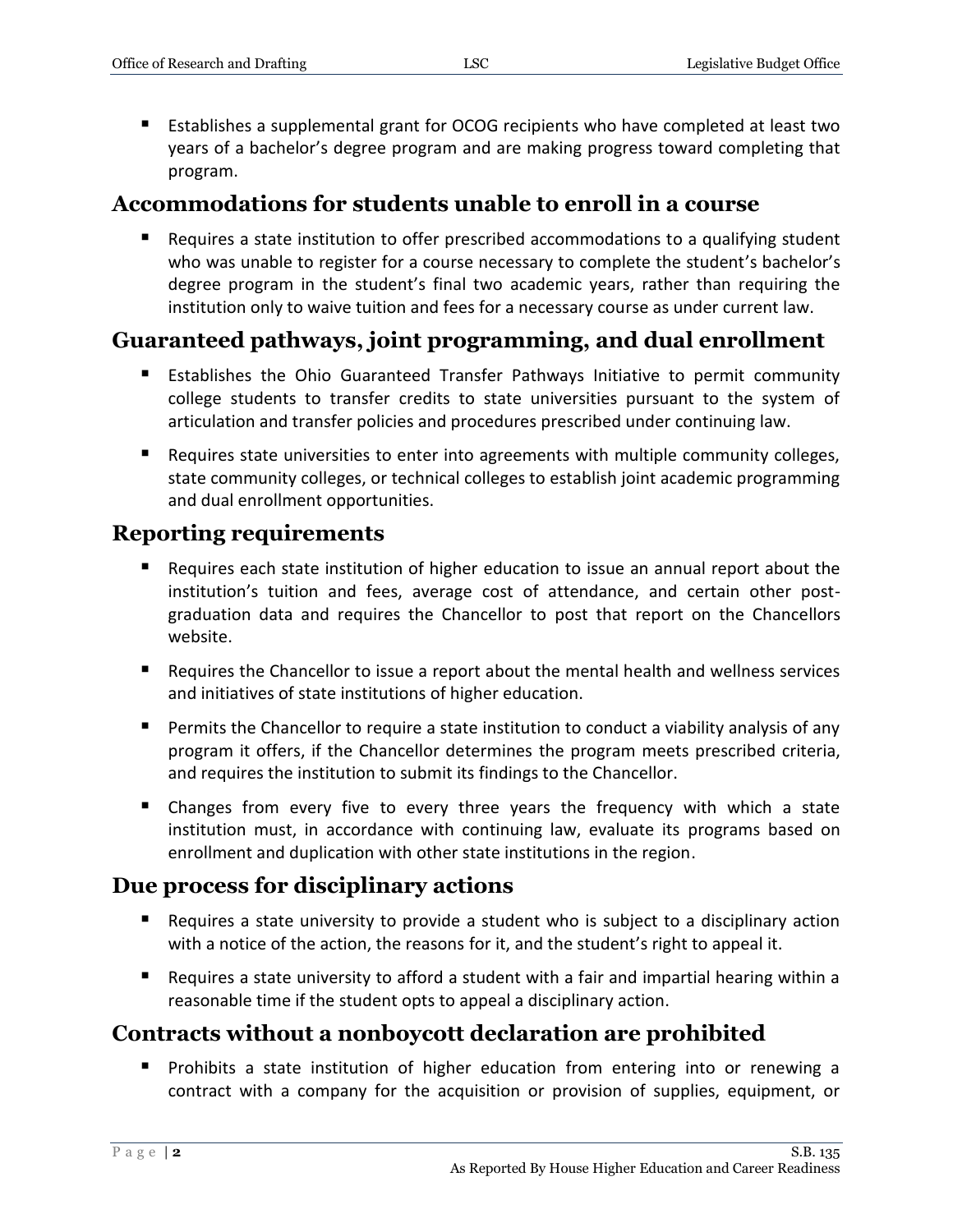services, or for construction services, unless the contract declares that the company is not boycotting Israel or other jurisdictions with whom Ohio can enjoy open trade.

## **Free speech policies**

- Requires each state institution of higher education to adopt a policy that affirms prescribed principles regarding the regulation of free speech on campuses and to include that policy in the institution's handbook, website, and orientation programs.
- Requires each state institution of higher education to establish a process under which a student, student group, or faculty member may submit a complaint about an alleged violation by an employee of its policy.

## **Other higher education provisions**

- Requires each state university to endeavor to avoid prioritizing the admission of out-ofstate applicants over in-state applicants if both applicants apply in the same general timeframe and have substantially similar qualifications.
- Requires each state institution of higher education to generally accept and provide credit for coursework in the same manner across all instructional methods, unless a course requires in-person observations and experiences.
- Authorizes the Director of Administrative Services to sell state-owned land, held for the benefit of an institution of higher education, provided:
	- $\Box$  The institution's board of trustees adopts a resolution approving the sale;
	- The land is appraised at not more than \$10 million by an independent third-party appraiser;
	- □ The Controlling Board approves the sale.

## **K-12 career advising policy**

**Modifies the law on K-12 career advising policies.** 

## **Statewide apprenticeship program proposal**

 Requires the Superintendent of Public Instruction, and other specified stakeholders, to develop a proposal for a statewide apprenticeship program for high school students and submit it to the Governor and General Assembly by June 1, 2023.

## **Renewable energy facility tax exemption**

 Modifies the career training requirement that certain qualified renewable energy facilities must meet in order to obtain continuing law's property tax exemption for such facilities.

## **Appropriation**

■ Makes an appropriation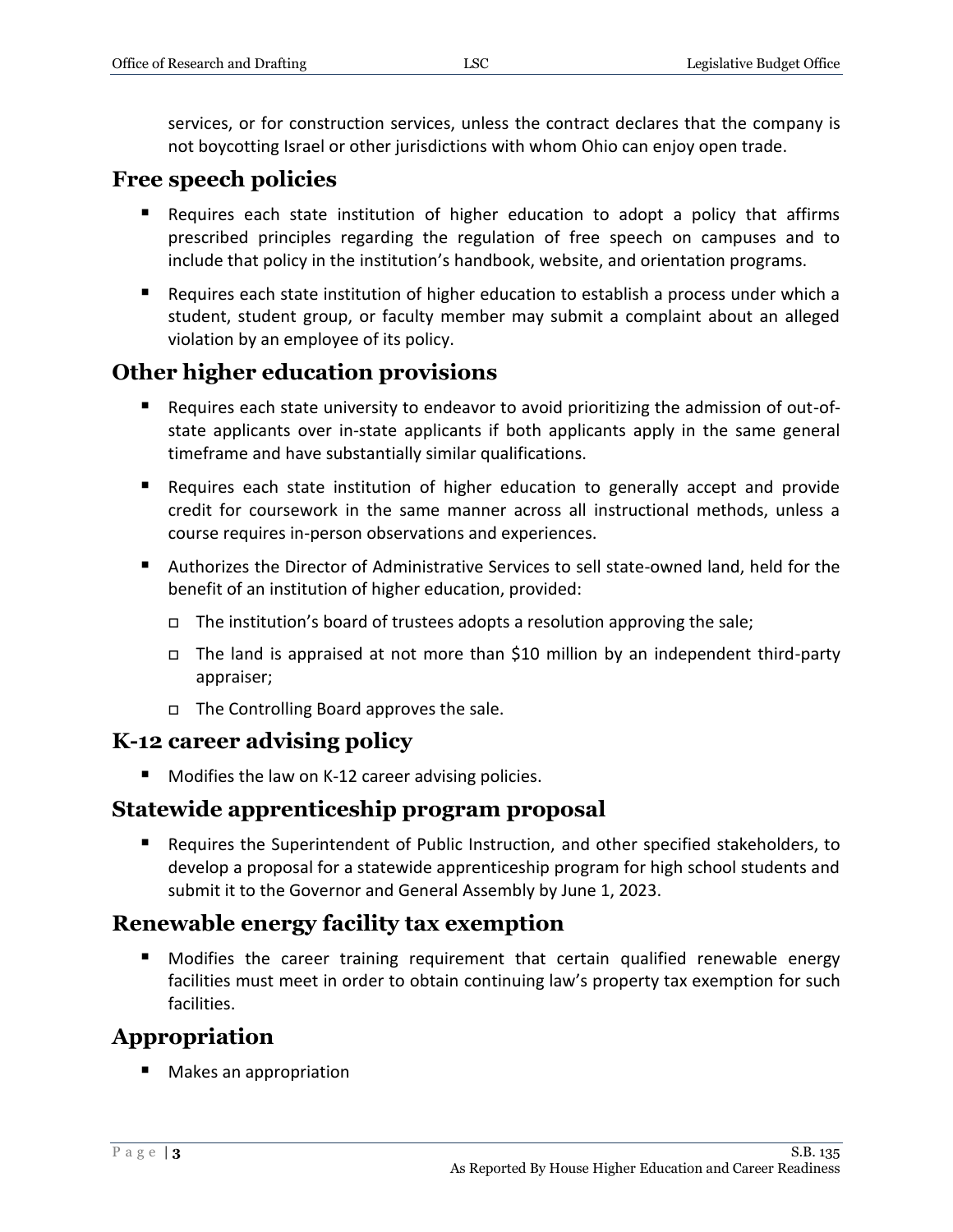# **TABLE OF CONTENTS**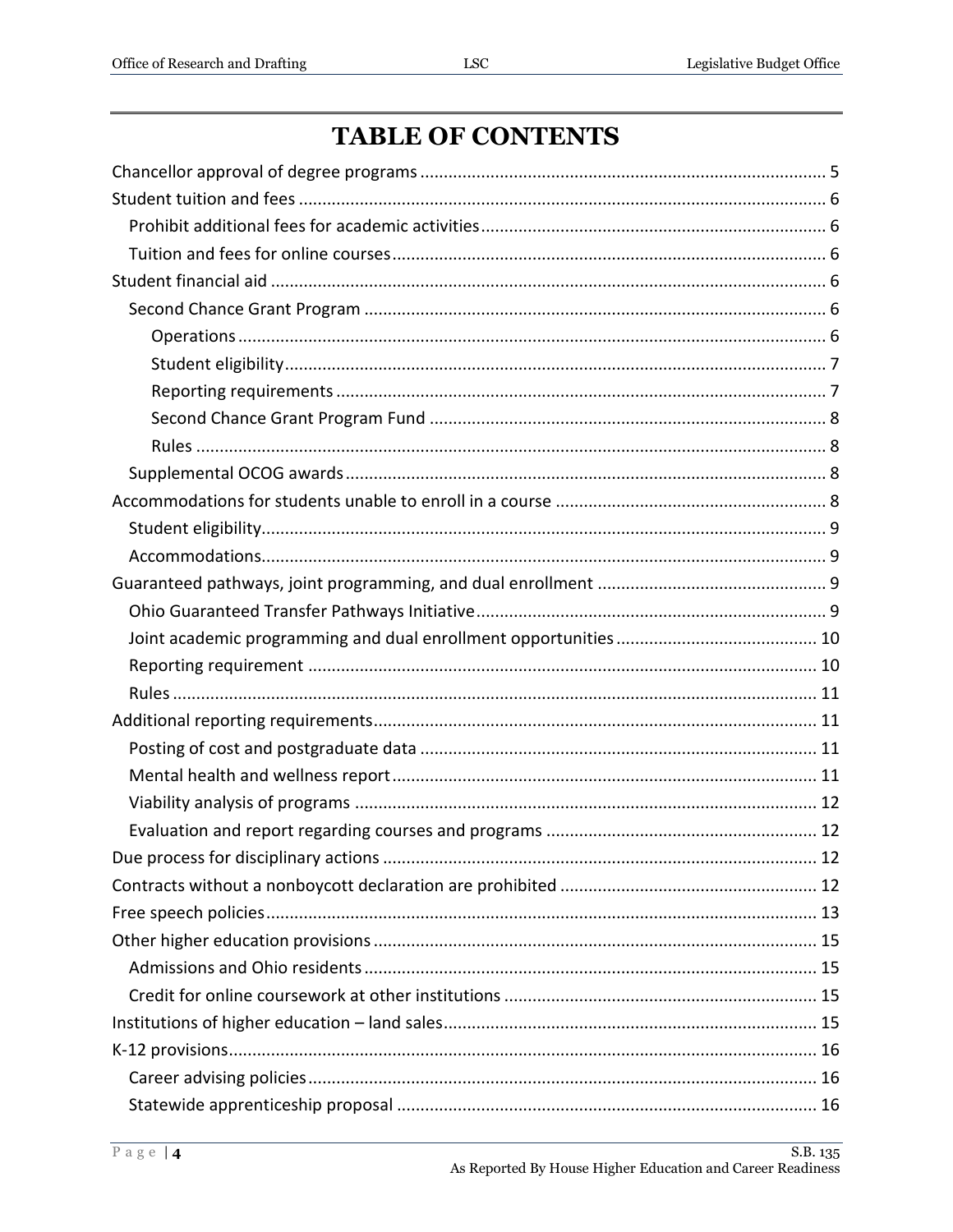## **DETAILED ANALYSIS**

The bill revises several laws on the operation of state institutions of higher education, including those regarding degree programs, tuition and fees, student financial aid, accommodations for students unable to enroll in certain courses, reporting requirements, and disciplinary due process. It also expressly adds state institutions of higher education to the Non-Boycott Law and requires them to adopt prescribed policies regarding free speech on campus.

Finally, the bill modifies the law on K-12 career advising polices and requires the Superintendent of Public Instruction to develop a proposal to establish a statewide apprenticeship program for high school students. It also changes the career training requirement that certain qualified renewable energy facilities must meet in order to obtain continuing law's property tax exemption for such facilities.

Under continuing law, a "state institution of higher education" is any of the 13 state universities, the Northeast Ohio Medical University, a community college, state community college, university branch, or technical college. The 13 state universities are the University of Akron, Bowling Green State University, Central State University, University of Cincinnati, Cleveland State University, Kent State University, Miami University, Ohio University, Ohio State University, Shawnee State University, University of Toledo, Wright State University, and Youngstown State University.<sup>1</sup>

## <span id="page-4-0"></span>**Chancellor approval of degree programs**

The bill requires the Chancellor of Higher Education, when considering approval of a new degree or degree program for a state institution of higher education, to take into account the extent to which that degree or program aligns with the state's workforce development priorities. 2

Under continuing law, the Chancellor must approve or disapprove all new degrees or degree programs at state institutions of higher education. Such institutions are prohibited from offering a new degree or degree program without the approval of the Chancellor.<sup>3</sup>

<sup>1</sup> R.C. 3345.011, not in the bill.

<sup>&</sup>lt;sup>2</sup> R.C. 3333.04(N). See also R.C. 3333.94(A)(1), not in the bill.

 $3$  R.C. 3333.04(N). See also R.C. 3333.07(C), not in the bill.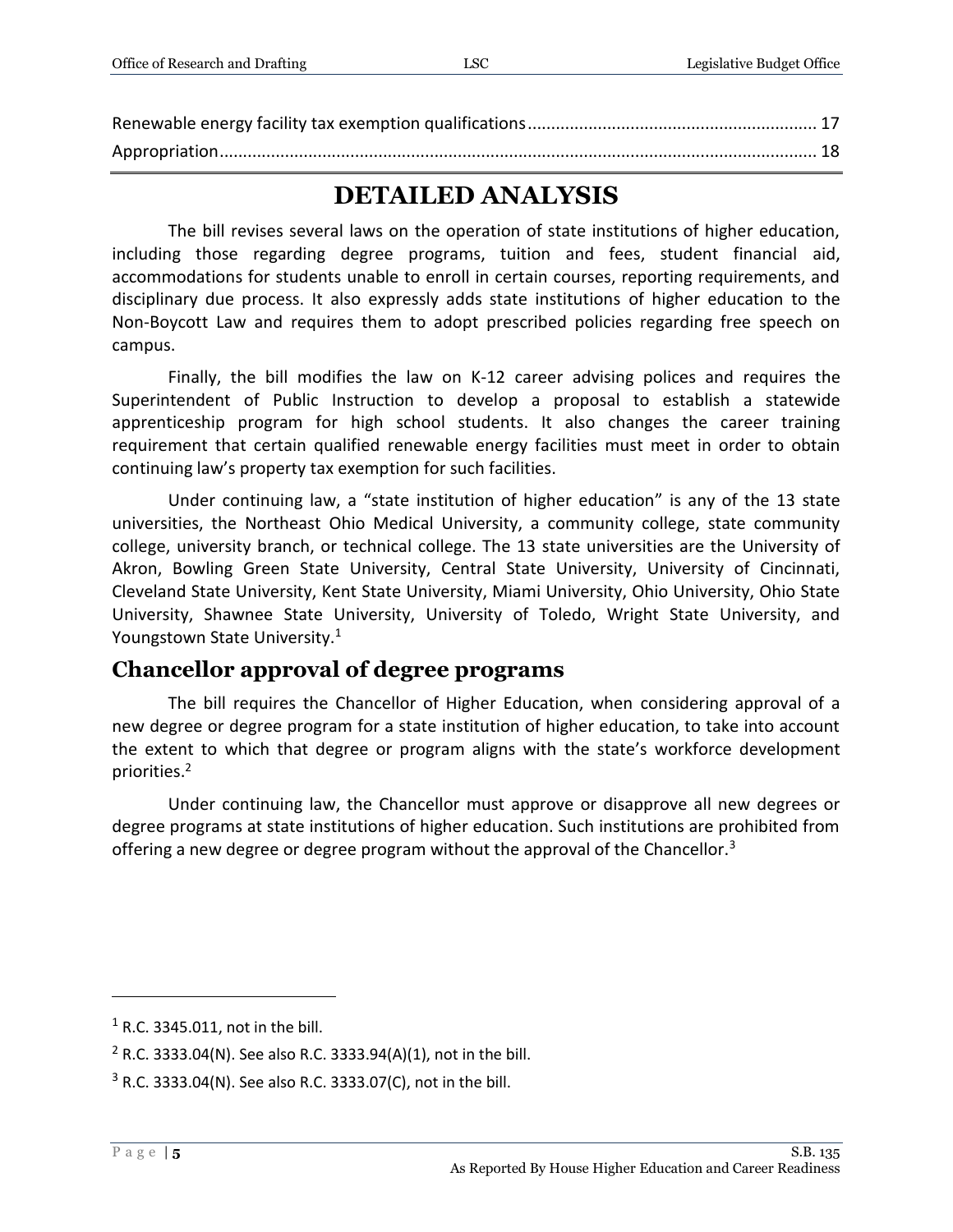#### <span id="page-5-0"></span>**Student tuition and fees**

#### <span id="page-5-1"></span>**Prohibit additional fees for academic activities**

The bill prohibits a state institution of higher education from charging an additional fee to a student for an employee or an entity contracting with the institution to complete any academic activity associated with regular coursework, including grading student assignments.<sup>4</sup>

#### <span id="page-5-2"></span>**Tuition and fees for online courses**

The bill prohibits a state institution of higher education from charging more in tuition and fees for an online course than for a course taught in an in-person, classroom setting. It further requires that special fees charged for an online course, if applicable, must be based on the actual demonstrated cost incurred by the state institution to provide the course.<sup>5</sup>

## <span id="page-5-3"></span>**Student financial aid**

#### <span id="page-5-4"></span>**Second Chance Grant Program**

#### **Operations**

<span id="page-5-5"></span>The bill requires the Chancellor to establish and operate the Second Chance Grant Program. Under the program, the Chancellor must award a one-time grant of not more than \$2,000 to each eligible student approved to participate. A student must apply in a form and manner prescribed by the Chancellor. To be approved, the student must enroll in a "qualifying institution" and have a remaining cost of attendance, as defined under federal law, after all other financial aid for which the applicant qualifies has been applied to the applicant's account. The Chancellor must approve applications in the order in which they are received.<sup>6</sup>

The Chancellor must pay grants to the institution in which a participating student is enrolled in the academic year in which the student's application is approved. The institution must apply the grant to the participant's cost of attendance for that year. If any amount of the grant remains after it is applied to the student's cost of attendance for that year, the institution must apply the remaining grant amount to the student's cost of attendance for any other academic year in which the student is enrolled in the institution. The institution must return to the Chancellor any grant amount remaining after the participant graduates or disenrolls from the institution. 7

<sup>4</sup> R.C. 3345.028.

<sup>5</sup> R.C. 3345.461.

 $6$  R.C. 3333.127(A), (B), and (C).

 $7$  R.C. 3333.127(D).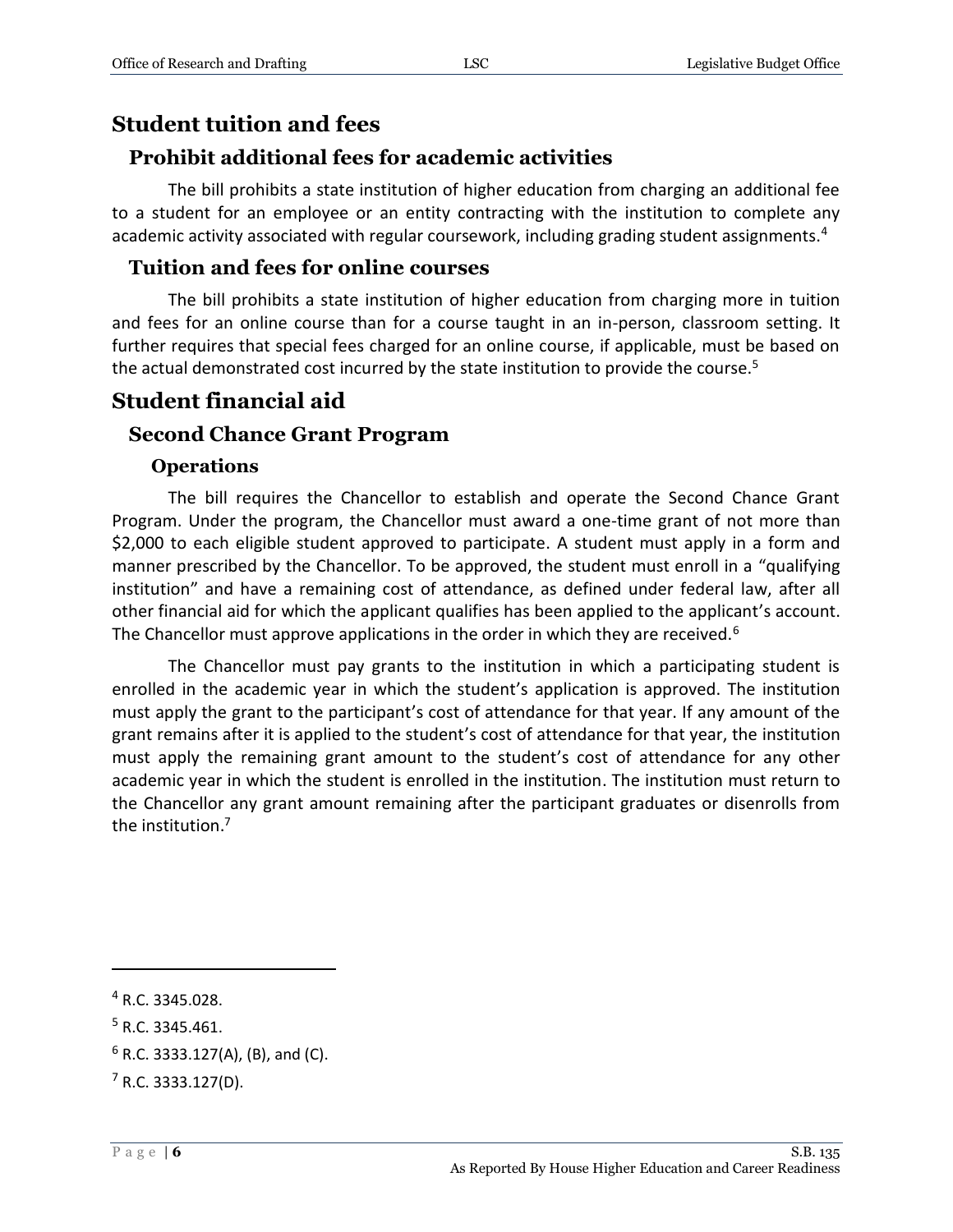For the purposes of the program, a "qualifying institution" is a state university or branch campus, community college, state community college, or technical college, a private nonprofit college or university, a private for-profit career college, or an Ohio Technical Center.<sup>8</sup>

#### <span id="page-6-0"></span>**Student eligibility**

A student is eligible for the program if the student:

- 1. Is an Ohio resident;
- 2. Has not attained a bachelor's degree from a "qualifying institution" or an institution of higher education in another state prior to applying for a Second Chance grant;
- 3. Disenrolled from a "qualifying institution," while being in good standing including with respect to academics and the student's disciplinary record, and did not transfer to a "qualifying institution" or an institution of higher education in another state in the two semesters immediately following that disenrollment;
- 4. Enrolls in a "qualifying institution" within five years of disenrolling from the "qualifying institution";
- 5. Is not enrolled in the College Credit Plus Program; and
- 6. Meets any other eligibility criteria determined necessary by the Chancellor.<sup>9</sup>

#### **Reporting requirements**

<span id="page-6-1"></span>In each academic year, the Chancellor must submit to the General Assembly a report that contains:

- 1. The number of eligible students participating in the program who received a grant in that academic year;
- 2. The "qualifying institutions" from which participants disenrolled;
- 3. The types of academic programs in which participants were enrolled prior to disenrolling from "qualifying institutions";
- 4. The types of academic programs in which participants were enrolled when they received grants under the program;
- 5. Information regarding how the grants were used;
- 6. If the participant completed a degree program with the grant.<sup>10</sup>

 $8$  R.C. 3333.127(A)(3).

 $9$  R.C. 3333.127(A)(2).

 $10$  R.C. 3333.127(E).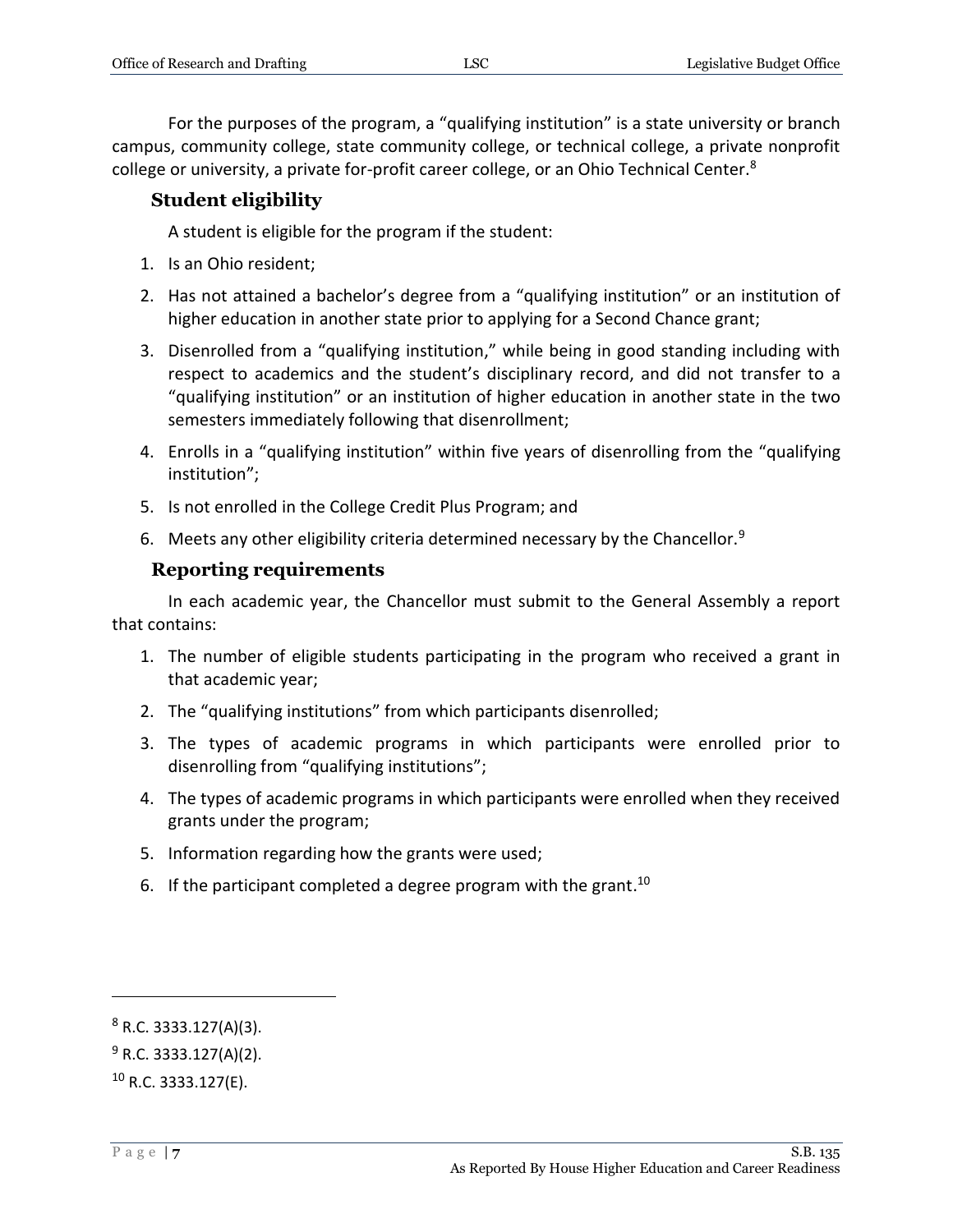#### **Second Chance Grant Program Fund**

<span id="page-7-0"></span>The bill establishes the Second Chance Grant Program Fund in the state treasury to consist of amounts designated for the purposes of the fund by the General Assembly. The fund must be administered by the Chancellor and used to pay grants under the program. The Chancellor also may use the fund to implement and administer the program.<sup>11</sup>

#### <span id="page-7-1"></span>**Rules**

The bill requires the Chancellor to adopt rules to administer the program.<sup>12</sup>

#### <span id="page-7-2"></span>**Supplemental OCOG awards**

In addition to the need-based Ohio College Opportunity Grant (OCOG) awarded under continuing law, the bill requires the Chancellor to use funds appropriated for OCOG, if a sufficient amount remains after those grants are awarded, to award eligible students a supplemental grant. To be eligible, a student must receive an OCOG award, have completed at least two years of a bachelor's degree program, and be making progress toward completing that program. Supplemental grants are subject to the same requirements prescribed under continuing law for OCOG. Finally, the Chancellor must adopt rules to implement this provision, which must include a method to calculate supplemental grant amounts.<sup>13</sup>

The OCOG Program provides need-based financial aid for higher education students based on their expected family contribution (EFC). EFC is calculated using the information that students provide when they fill out their Free Application for Federal Student Aid (FAFSA) form, and, generally, is the same method that the federal government uses to determine the federal government's need-based Pell Grants.<sup>14</sup>

## <span id="page-7-3"></span>**Accommodations for students unable to enroll in a course**

The bill changes a provision of current law that requires state institutions of higher education to waive tuition and fees for a final course necessary for a student to complete a bachelor's degree program if the student was unable to enroll in that course in the student's final year. Under the bill, a state institution must offer one of several prescribed accommodations to a student if the student was unable to register for a course that is necessary to complete the student's bachelor's degree program, but that is not a general elective, in the student's final *two* academic years.<sup>15</sup>

 $11$  R.C. 3333.127(F).

<sup>12</sup> R.C. 3333.127(G).

<sup>13</sup> R.C. 3333.126; conforming change in R.C. 3333.122.

<sup>14</sup> R.C. 3333.122.

<sup>15</sup> R.C. 3345.481.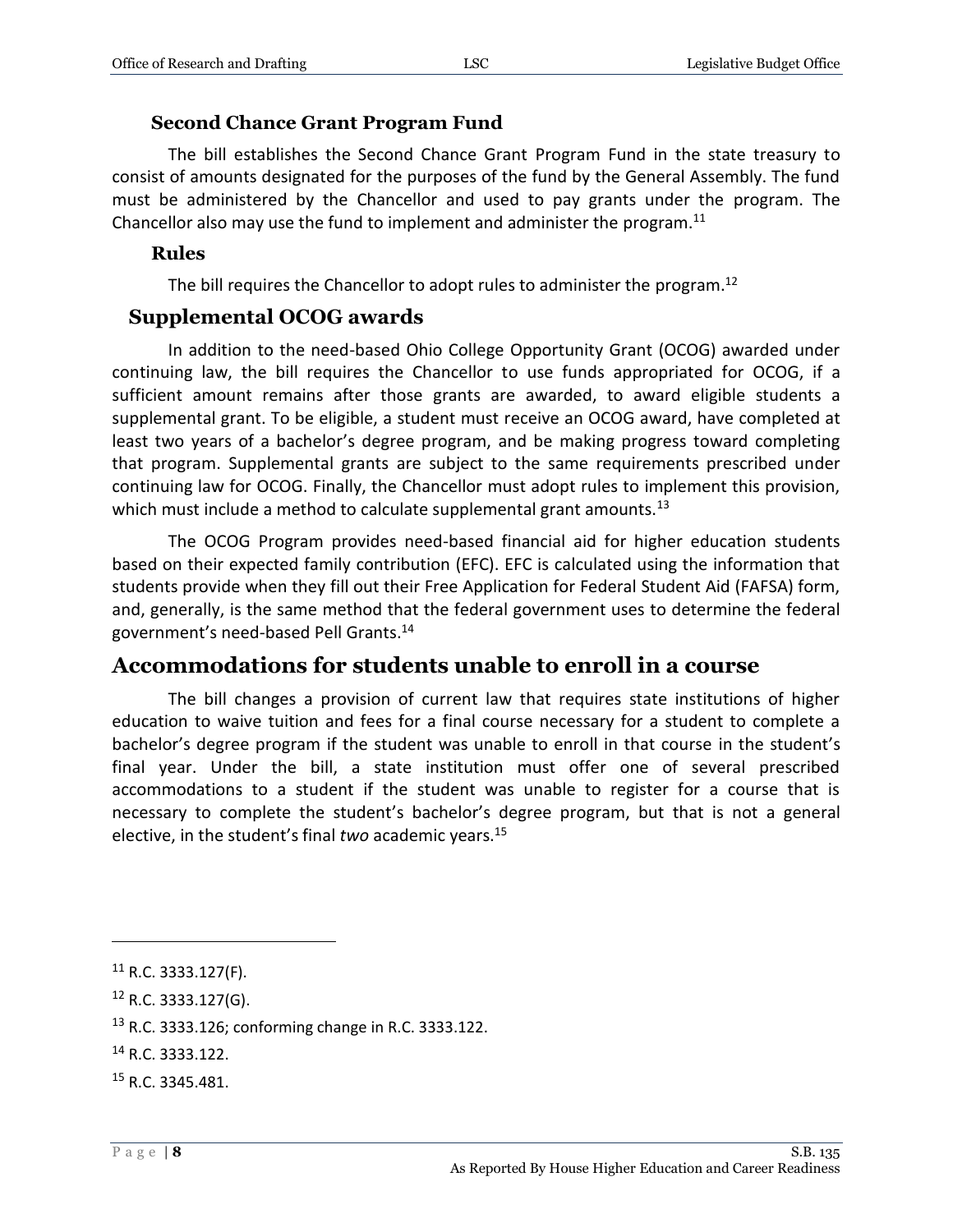## <span id="page-8-0"></span>**Student eligibility**

Specifically, a state institution must provide a prescribed accommodation to a student if the student was unable to register for a course in one of the last two years of full-time study a bachelor's degree is typically designed to require and the student:

- 1. Has not completed the course prior to that academic year;
- 2. Was enrolled full time, as defined by the Chancellor, in that academic year;
- 3. Was unable to register for the course because it was not offered or circumstances beyond the student's control made registration unfeasible, as determined by the Chancellor;
- 4. Successfully paid all tuition and fees and did not receive a refund for the courses for which the student registered in that academic year at the start of the academic year; and
- 5. Did not enroll in the maximum amount of credit hours in that academic year, as determined by the state institution.<sup>16</sup>

#### <span id="page-8-1"></span>**Accommodations**

The accommodations that a state institution must offer a student are:

- 1. Waive the student's tuition and fees for that course if the student successfully registers for it in the next academic year in which it is offered. However, such waiver must not grant a student guaranteed or priority registration for that course.
- 2. Reimburse the student for any tuition and fees the student paid to register for an equivalent course offered by an institution of higher education with a similar accreditation. To qualify for that reimbursement, a student must register for the equivalent course in the same year in which the student was unable to register for the course.
- 3. Permit the student to complete an independent study that meets specified guidelines in lieu of the course in order to meet the requirements of the student's bachelor's degree program.<sup>17</sup>

## <span id="page-8-3"></span><span id="page-8-2"></span>**Guaranteed pathways, joint programming, and dual enrollment Ohio Guaranteed Transfer Pathways Initiative**

The bill requires the Chancellor, pursuant to the system of transfer and articulation policies and procedures prescribed under continuing law, to establish the Ohio Guaranteed Transfer Pathways Initiative. It also requires each state university to participate in that Initiative.

 $16$  R.C. 3345.481(A) and (B).

 $17$  R.C. 3345.481(C).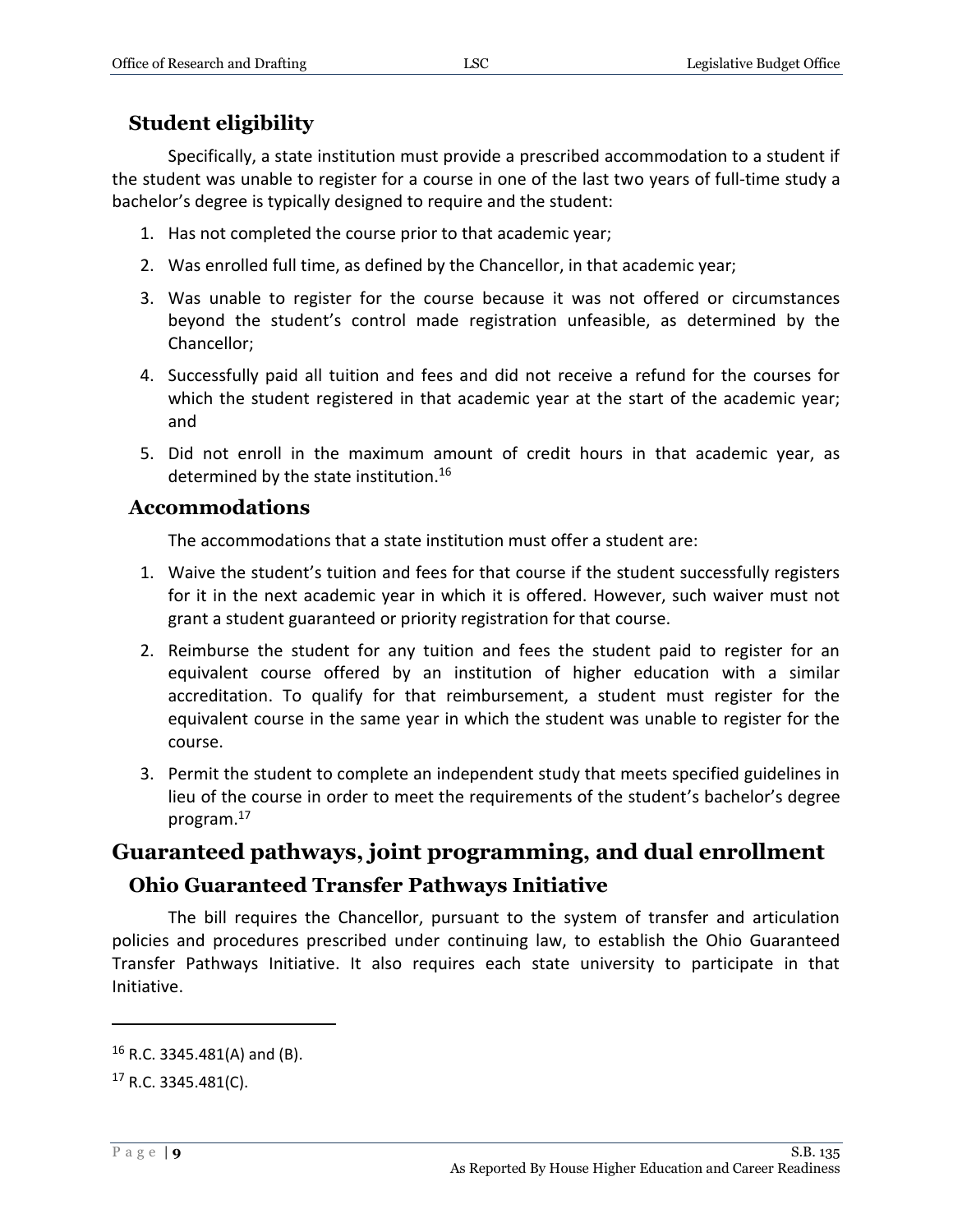Under the Initiative, a student must be permitted to complete an associate's degree at a community college, state community college, or technical college and transfer those credits to a state university to continue making progress toward a bachelor's degree. Similarly, a student must be permitted to transfer credits from a community college, state community college, or technical college to a state university, regardless of the geographic proximity between the college and university.<sup>18</sup>

Furthermore, the bill defines a "guaranteed pathway" as an articulation or transfer agreement included in the Initiative that a state university and a community college, state community college, or technical college enter into in accordance with the system of transfer and articulation policies and procedures prescribed under continuing law.<sup>19</sup>

#### <span id="page-9-0"></span>**Joint academic programming and dual enrollment opportunities**

The bill requires each state university to enter into agreements with multiple community colleges to establish both joint academic programming and dual enrollment opportunities to assist students in completing their degrees in a timely and cost-effective manner.<sup>20</sup>

For the bill's purposes, "joint academic programming" is defined as a structured pathway curriculum agreement that permits an individual to attain a specific degree that has been jointly developed by at least one state university and at least one community college, state community college, or technical college. $21$ 

Similarly, "dual enrollment" is defined as concurrent enrollment by an individual at both a state university and a community college, state community college, or technical college.<sup>22</sup>

#### <span id="page-9-1"></span>**Reporting requirement**

The bill requires each state university, community college, state community college, and technical college to annually report to the Ohio Articulation and Transfer Network Oversight Board the number of guaranteed pathways and joint academic programming and dual enrollment opportunities the university or college offers. The Oversight Board must compile that information and provide a summary of it to the Chancellor. The summary must include a confirmation that each college and university is in compliance with the provision's requirements and any recommendations necessary to enhance and strengthen the guaranteed pathways and joint academic programming or dual enrollment opportunities.

 $18$  R.C. 3333.168(A)(3).

 $19$  R.C. 3333.168(A) and (B).

<sup>20</sup> R.C. 3333.168(C).

 $21$  R.C. 3333.168(A)(4).

<sup>22</sup> R.C. 3333.168(A)(2).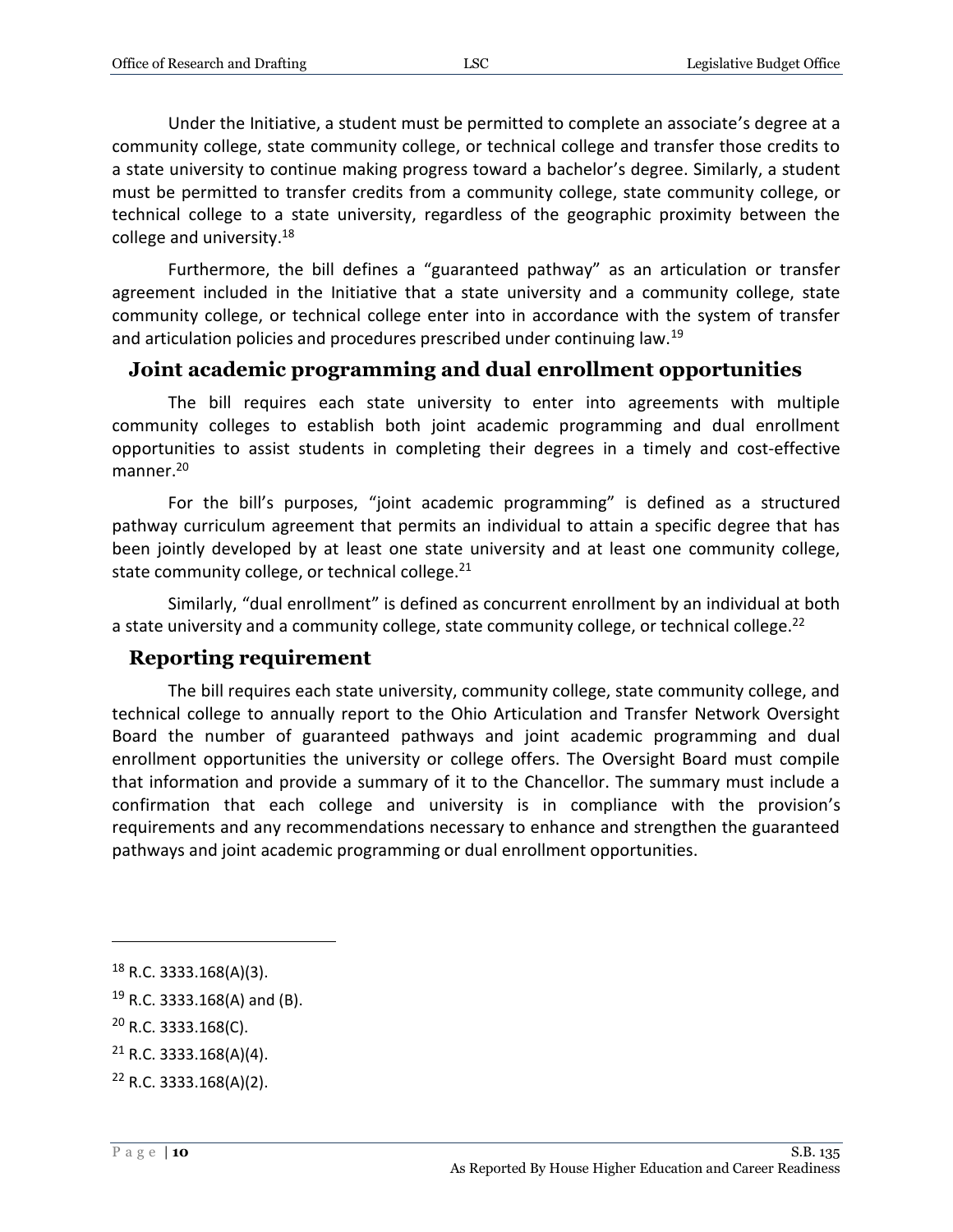#### <span id="page-10-0"></span>**Rules**

The bill requires the Chancellor to adopt rules regarding the Ohio Guaranteed Transfer Pathways Initiative and the bill's joint academic programming and dual enrollment requirements.<sup>23</sup>

## <span id="page-10-1"></span>**Additional reporting requirements**

#### <span id="page-10-2"></span>**Posting of cost and postgraduate data**

Beginning in the next academic year following the bill's effective date, each state institution of higher education annually must prepare and post on its website a report that, to the extent practicable, includes at least:

- 1. An itemized list of the estimated or actual charges of the tuition, general fees, special fees, service charges, fines, and other fees or surcharges for enrolled students;
- 2. The estimated or actual average cost of attendance;
- 3. Student degree completion rates;
- 4. Post-graduation student debt rates;
- 5. Post-graduation student loan default rates; and
- 6. Post-graduation employment rates.

Each state institution annually must submit to the Chancellor, in a form and manner prescribed by the Chancellor, the institution's report, and the Chancellor must post that report on the Chancellor's website.

The Chancellor may adopt rules to implement the report.<sup>24</sup>

#### <span id="page-10-3"></span>**Mental health and wellness report**

The bill requires the Chancellor, to the extent practicable, to issue an annual report about the mental health and wellness services and initiatives of state institutions. The report must include:

- 1. A description of each institution's mental health and wellness services and initiatives;
- 2. A summary of how much funding each institution dedicates to mental health and wellness services and initiatives, including the percentage of that funding that is used for administrative costs; and
- 3. Any other information the Chancellor determines appropriate.

The Chancellor must submit that report to the General Assembly. Each state institution must submit to the Chancellor, in a form and manner the Chancellor prescribes, any

 $23$  R.C. 3333.168(E).

<sup>24</sup> R.C. 3345.024.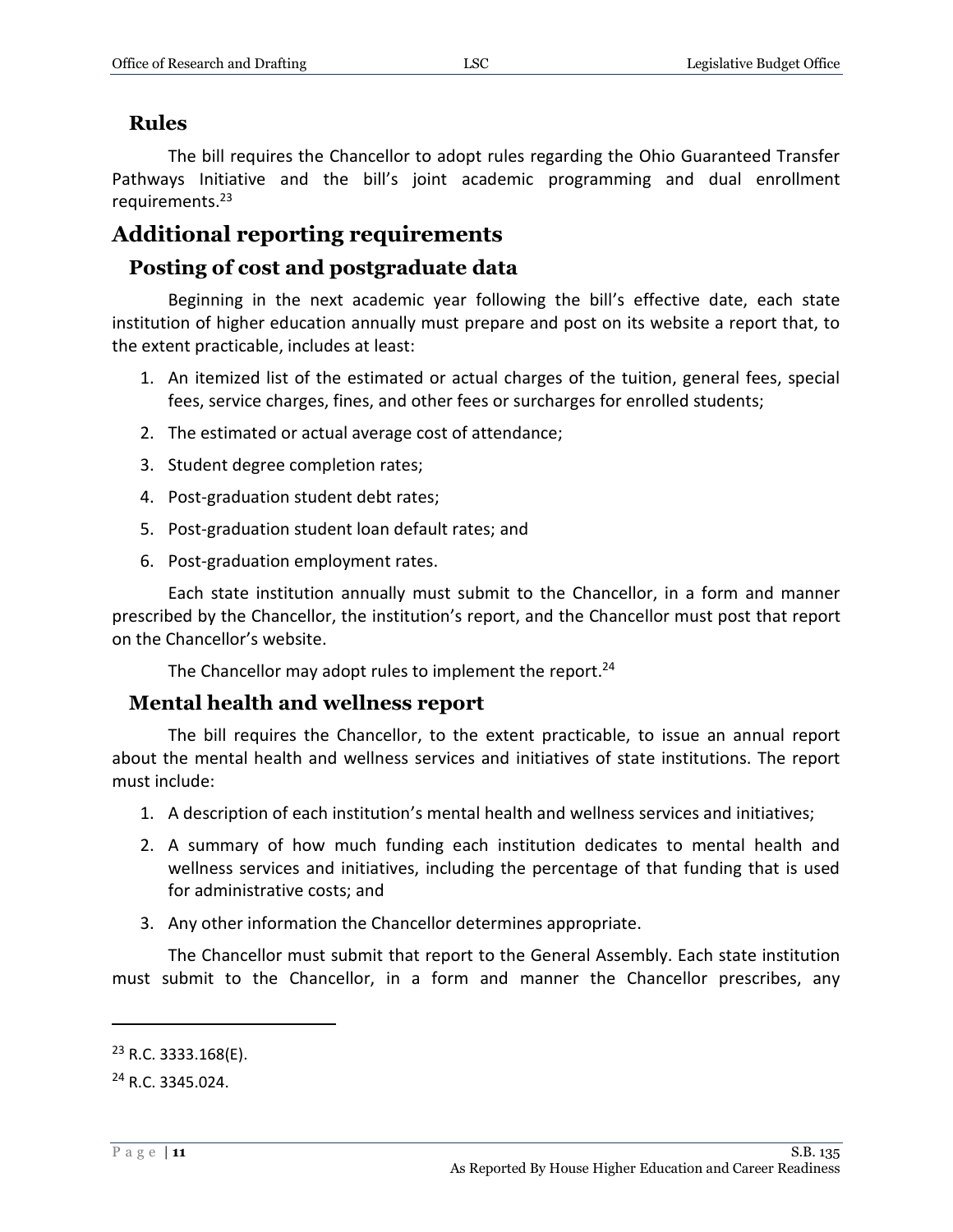information or data the Chancellor requires to issue these reports. Finally, the Chancellor may adopt rules to implement this provision.<sup>25</sup>

#### <span id="page-11-0"></span>**Viability analysis of programs**

The bill authorizes the Chancellor to require a state institution of higher education to conduct a viability analysis of any program it offers if the Chancellor determines the program:

- 1. Has a low completion rate;
- 2. Has a low enrollment rate; or
- 3. Meets other criteria the Chancellor determines relevant.

The state institution must submit the findings of the analysis to the Chancellor. The Chancellor may adopt rules to implement the provision.<sup>26</sup>

#### <span id="page-11-1"></span>**Evaluation and report regarding courses and programs**

The bill changes from every five years to every three years the frequency with which a state institution of higher education must, in accordance with continuing law, evaluate its courses and programs based on enrollment and duplication with other state institutions in the geographic region. Continuing law requires each state institution to submit its findings to the Chancellor within 30 days of completing its evaluations or as part of its annual efficiency report.<sup>27</sup>

#### <span id="page-11-2"></span>**Due process for disciplinary actions**

The bill expressly requires a state university to provide a student who is subject to a disciplinary action by the university with a notice of the action, the reasons for it, and the student's right to appeal it. If the student chooses to appeal the action, the state university must afford the student with a fair and impartial hearing within a reasonable time under the university's regular procedures.<sup>28</sup>

The bill does not affect provisions of continuing law that establish specific due process procedures for students, faculty, and staff members who have been arrested for certain criminal offenses.<sup>29</sup>

## <span id="page-11-3"></span>**Contracts without a nonboycott declaration are prohibited**

The bill expands Non-Boycott Law to include state institutions of higher education. Under current law, a state agency may not enter into or renew a contract with a company for

<sup>&</sup>lt;sup>25</sup> R.C. 3333.0418.

<sup>26</sup> R.C. 3333.073.

<sup>27</sup> R.C. 3345.35.

<sup>&</sup>lt;sup>28</sup> R.C. 3345.241.

<sup>29</sup> See R.C. 3345.22 to 3345.24, none in the bill.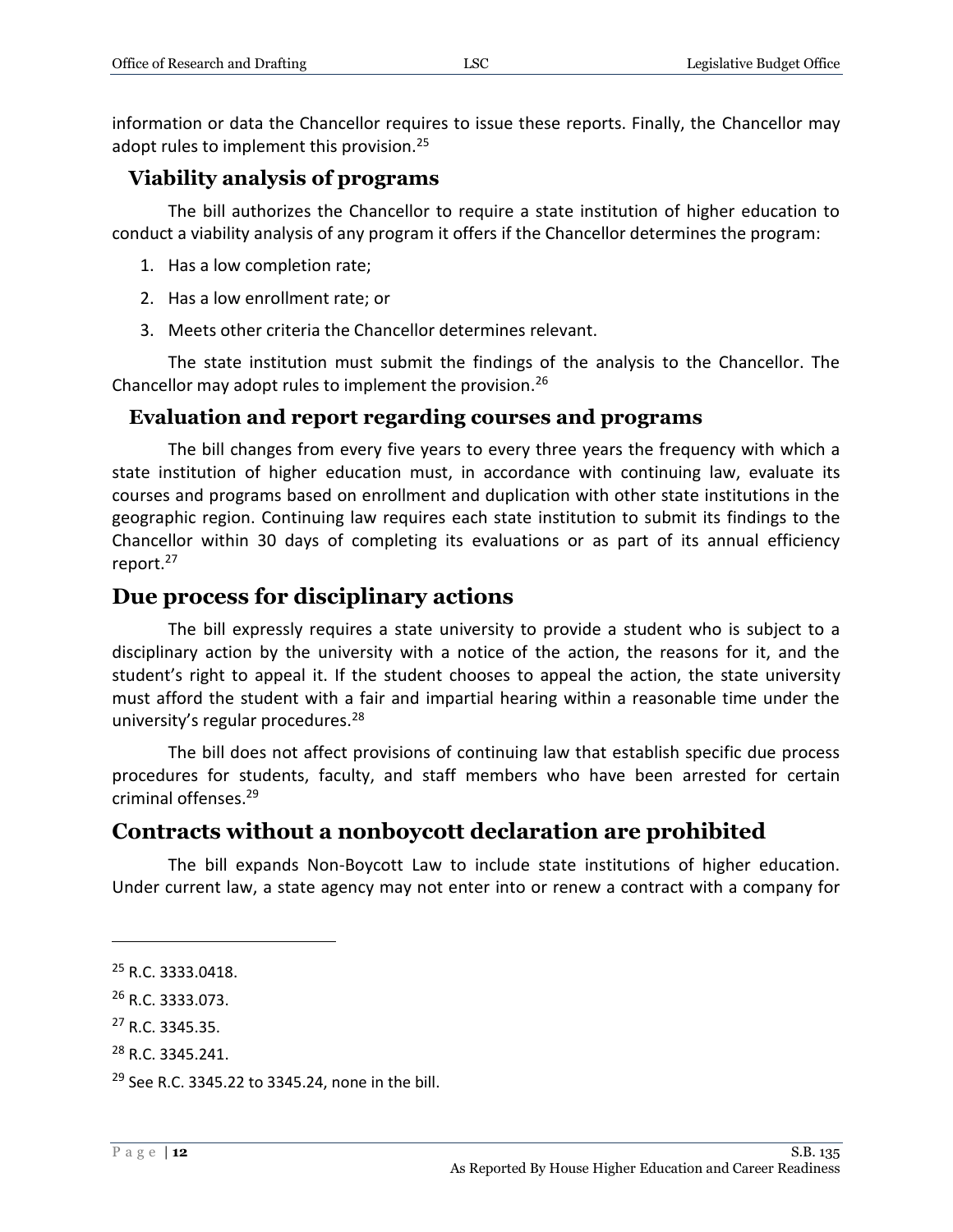the acquisition or provision of supplies, equipment, or services, or for construction services, unless the contract declares that it is not boycotting any jurisdiction with whom Ohio can enjoy open trade, including Israel, and will not do so during the contract period. The bill expressly states that, for purposes of this law, "state agency" includes a state institution of higher education.<sup>30</sup>

## <span id="page-12-0"></span>**Free speech policies**

In addition to complying with other state laws regarding the regulation of free speech on campuses,<sup>31</sup> the bill requires each state institution of higher education to adopt a policy that affirms certain prescribed principles, which the bill specifies are the public policy of this state.<sup>32</sup>

The bill states that those principles are:

- 1. Students have a fundamental constitutional right to free speech;
- 2. A state institution must be committed to giving students broad latitude to speak, write, listen, challenge, learn, and discuss any issue;
- 3. A state institution must be committed to maintaining a campus as marketplace of ideas for students and faculty in which the free exchange of ideas is not suppressed because the ideas put forth are thought by some or most members of the institution's community to be offensive, unwise, immoral, indecent, disagreeable, conservative, liberal, traditional, radical, or wrong-headed;
- 4. It is for individual students and faculty to make judgements about ideas for themselves, and to act on those judgements by openly and vigorously contesting the ideas they oppose and not by seeking to suppress free speech;
- 5. It is not the proper role of a state institution to attempt to shield individuals from free speech, including ideas and opinions they find offensive, unwise, immoral, indecent, disagreeable, conservative, liberal, traditional, radical, or wrong-headed;
- 6. Although a state institution should greatly value civility and mutual respect, concerns about civility and respect must not be used by an institution as a justification for closing off the discussion of ideas, however offensive, unwise, immoral, indecent, disagreeable, conservative, liberal, traditional, radical, or wrong-headed those ideas may be to some students or faculty;
- 7. Although students and faculty are free to state their views about and contest the views expressed on campus, and to state their views about and contest speakers who are invited to express their views on campus, they may not substantially obstruct or

<sup>30</sup> R.C. 9.76.

 $31$  See R.C. 3345.0212 to 3345.0214 (as enacted by S.B. 40 of the 133<sup>rd</sup> General Assembly, effective March 24, 2021), none in the bill.

<sup>32</sup> R.C. 3345.0215; conforming change in R.C. 3345.21.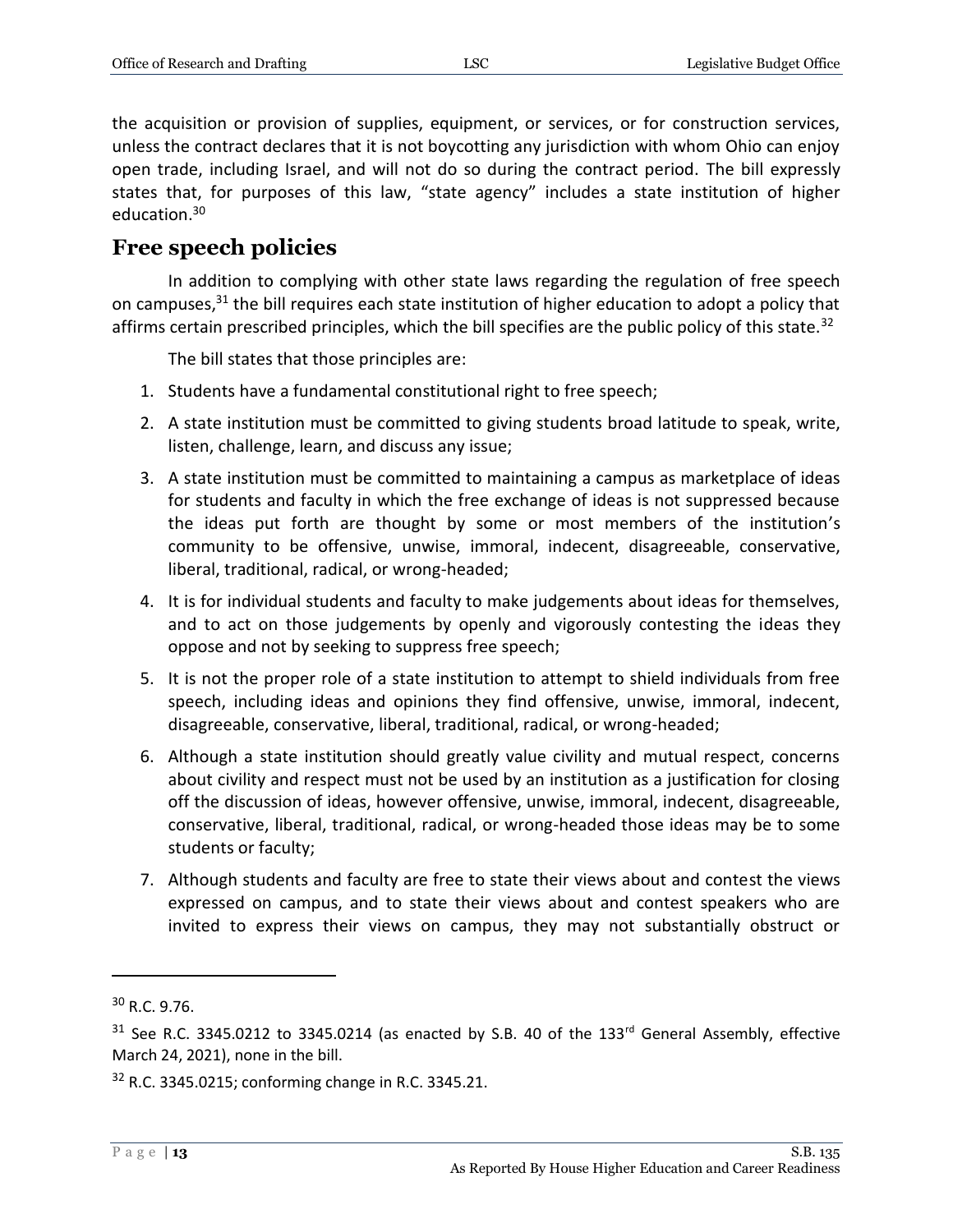otherwise substantially interfere with the freedom of others to express views they reject or even loathe. To that end, a state institution has a responsibility to promote lively and fearless freedom of debate and deliberation and protect that freedom.

- 8. A state institution must be committed to providing an atmosphere that is most conducive to speculation, experimentation, and creation by students and faculty, who must remain free to inquire, study, evaluate, and gain new understanding; and
- 9. The primary responsibility of faculty is to engage an honest, courageous, and persistent effort to search out and communicate the truth that lies in areas of their competence.<sup>33</sup>

The policy affirming those principles must be included in the institution's handbook, on its website, and in its orientation programs for students. $34$ 

The bill also requires each institution to establish a process under which a student, student group, or faculty member may submit a complaint about an alleged violation by an employee of the institution of its policy, including any penalty imposed on a student's grade for an assignment or coursework that is unrelated to ordinary academic standards of substance and relevance, and is instead based on the contents of the student's free speech. That process must comply with standards adopted by the Chancellor and, under the process, the state institution must investigate the alleged violation and conduct a fair and impartial hearing about it. If the hearing determines the policy was violated, the state institution must determine a resolution to address the violation and prevent any further violation of the policy.<sup>35</sup>

Each state institution must annually report to the Chancellor, in a form and manner prescribed by the Chancellor, the total number of complaints submitted under the process and, for each submitted complaint, a description of:

- 1. The state institution's investigation regarding the complaint;
- 2. The outcome of the hearing conducted by the state institution regarding the complaint; and
- 3. If the hearing determines the complaint included a violation of the state institution's policy, the resolution determined by the state institution to address the violation.<sup>36</sup>

The bill specifies that the free speech policies must not be construed as prohibiting a state institution from imposing measures that do not violate the U.S. Constitution or the Ohio Constitution, such as:

- 1. Constitutional time, place, and manner restrictions;
- 2. Reasonable viewpoint-neutral restrictions in nonpublic forums;

<sup>33</sup> R.C. 3345.0215(B).

 $34$  R.C. 3345.0212(C)(2).

<sup>35</sup> R.C. 3345.0215(C).

<sup>36</sup> R.C. 3345.0215(D).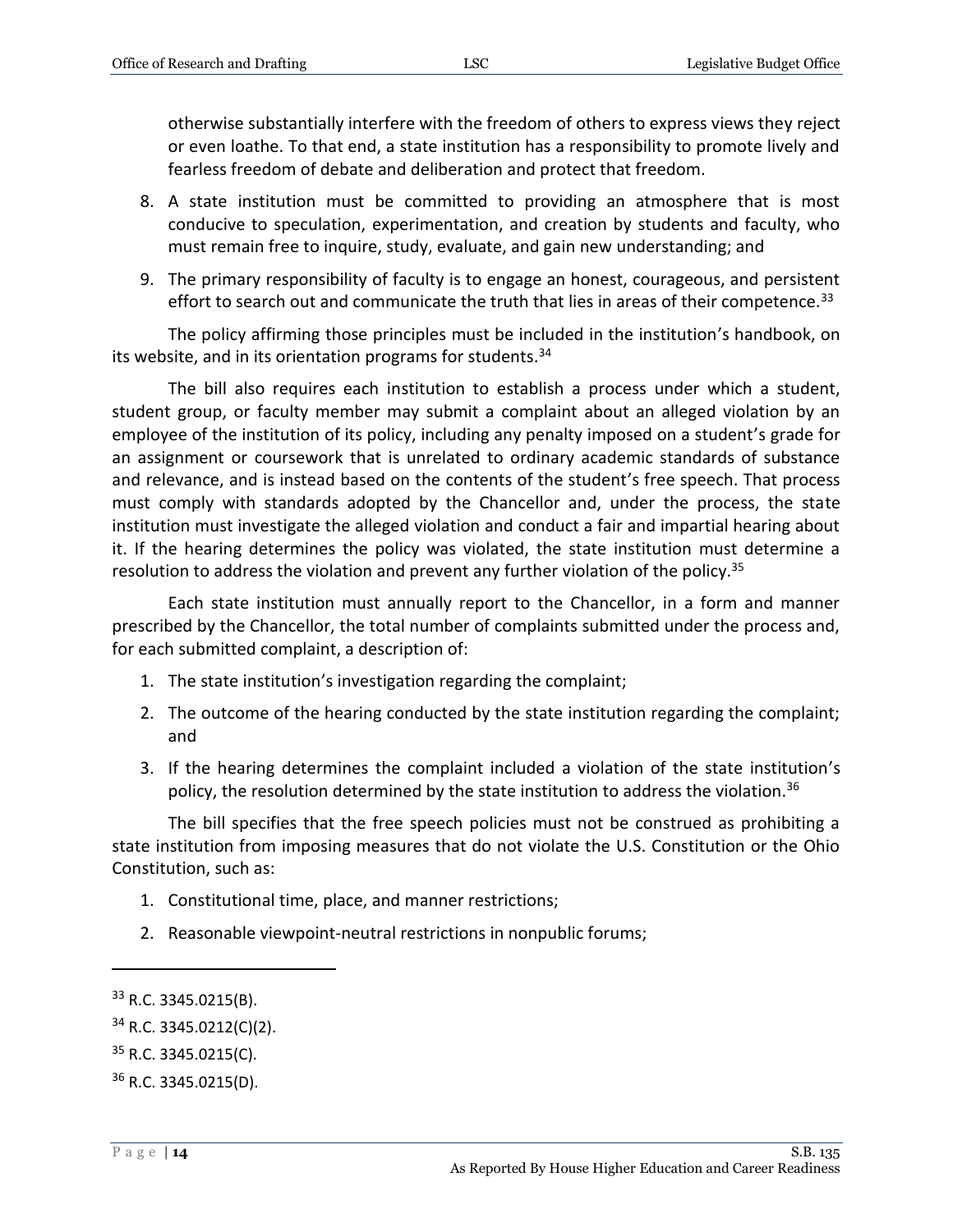- 3. Restrictions on the use of the institution's property to protect the free speech rights of students and teachers and preserve the use of property for the advancement of the institution's mission;
- 4. Prohibitions or limitations on speech, expression, or assemblies that are not protected under the U.S. or Ohio constitutions;
- 5. Content restrictions on speech that are reasonably related to legitimate pedagogical purpose, such as classroom rules enacted by teachers.<sup>37</sup>

Finally, the bill states that it must not be construed to grant students the right to disrupt previously scheduled or reserved activities occurring in a traditional public forum.<sup>38</sup>

## <span id="page-14-0"></span>**Other higher education provisions**

#### <span id="page-14-1"></span>**Admissions and Ohio residents**

The bill requires each state university to endeavor to avoid prioritizing the admission of an out-of-state applicant over an in-state applicant if both applicants apply in the same general timeframe, as determined by the university, and have substantially similar qualifications that satisfy the university's admissions criteria. To the extent practicable, a state university must ensure that in-state applicants are given ample and sufficient opportunity to be admitted, as compared to out-of-state applicants, if the in-state applicants satisfy the university's admissions criteria.<sup>39</sup>

#### <span id="page-14-2"></span>**Credit for online coursework at other institutions**

The bill generally requires each state institution of higher education to accept and provide credit for coursework in the same manner across all instructional models, except in the case of courses that require in-person observations and experiences, such as laboratories and clinicals, which may necessitate instruction through an in-person component rather than online instruction.<sup>40</sup>

#### <span id="page-14-3"></span>**Institutions of higher education – land sales**

The bill explicitly authorizes the Department of Administrative Services (DAS) to sell real estate on behalf of institutions of higher education. Under current law, DAS is authorized to sell *any* state-owned real estate, so long as it is appraised at not more than \$100,000. Under the bill, DAS is authorized to sell property held for the benefit of an institution of higher education valued up to \$10 million if the sale is approved by both the board of trustees of the institution of higher education and the Ohio Controlling Board. "Institution of higher education" refers to all of the following:

<sup>39</sup> R.C. 3345.063.

<sup>37</sup> R.C. 3345.0215(E).

<sup>38</sup> R.C. 3345.0215(F).

<sup>40</sup> R.C. 3345.381.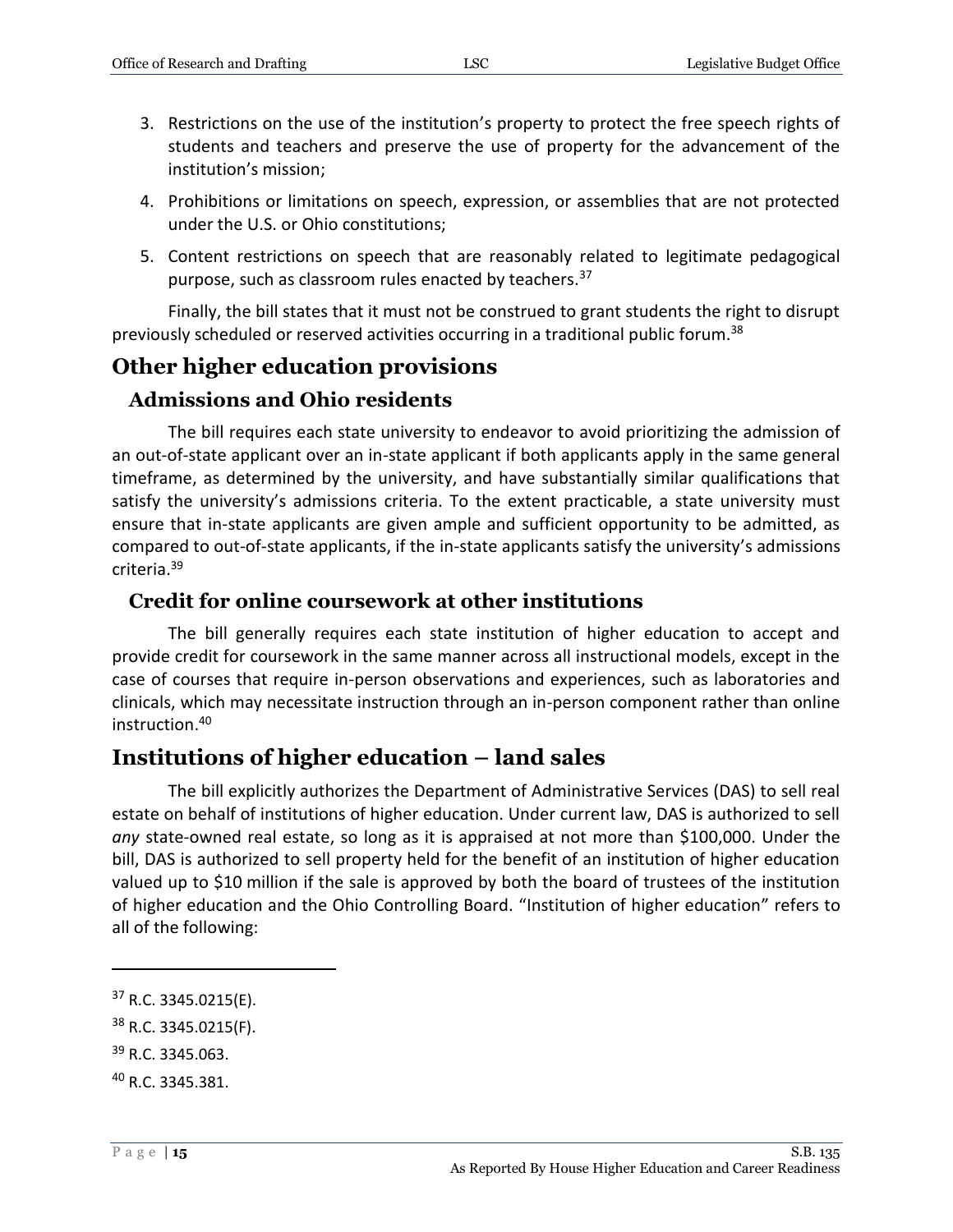- 1. A state university or college (University of Akron, Bowling Green State University, Central State University, University of Cincinnati, Cleveland State University, Kent State University, Miami University, Northeast Ohio Medical University, Ohio University, Ohio State University, Shawnee State University, University of Toledo, Wright State University, and Youngstown State University);
- 2. A community college district, technical college district, university branch district, or state community college;
- 3. The applicable board of trustees or, in the case of a university branch district, any other managing authority. 41

## <span id="page-15-0"></span>**K-12 provisions**

#### <span id="page-15-1"></span>**Career advising policies**

The bill requires school districts, community schools, and STEM schools to include certain prescribed information in the career advising policies they are required to adopt under continuing law. Specifically, the policy must include information regarding career fields that require an industry-recognized credential, certificate, associate's degree, bachelor's degree, graduate degree, or professional degree.

The policy also must provide students with information about ways to offset the costs of a post-secondary education, including:

- 1. The reserve officer training corps;
- 2. The College Credit Plus Program;
- 3. The Ohio Guaranteed Transfer Pathways Initiative; and
- 4. Joint academic programming or dual enrollment opportunities.

The Chancellor must develop informational materials that illustrate cost saving estimates for each of those options. The Chancellor must also develop a list of individual college courses that are transferable under the system of transfer and articulation policies and procedures prescribed under continuing law.<sup>42</sup>

#### <span id="page-15-2"></span>**Statewide apprenticeship proposal**

The bill requires the Superintendent of Public Instruction, in consultation with the Chancellor and the Director of Job and Family Services, to develop a proposal to implement a statewide apprenticeship program for high school students on a pathway to either employment upon graduation or enrollment in a postsecondary educational institution. The state Superintendent, the Chancellor, and the Director must include appropriate stakeholders in the development of the proposal.

<sup>41</sup> R.C. 123.01 and R.C. 3345.12, not in the bill.

<sup>42</sup> R.C. 3313.6020.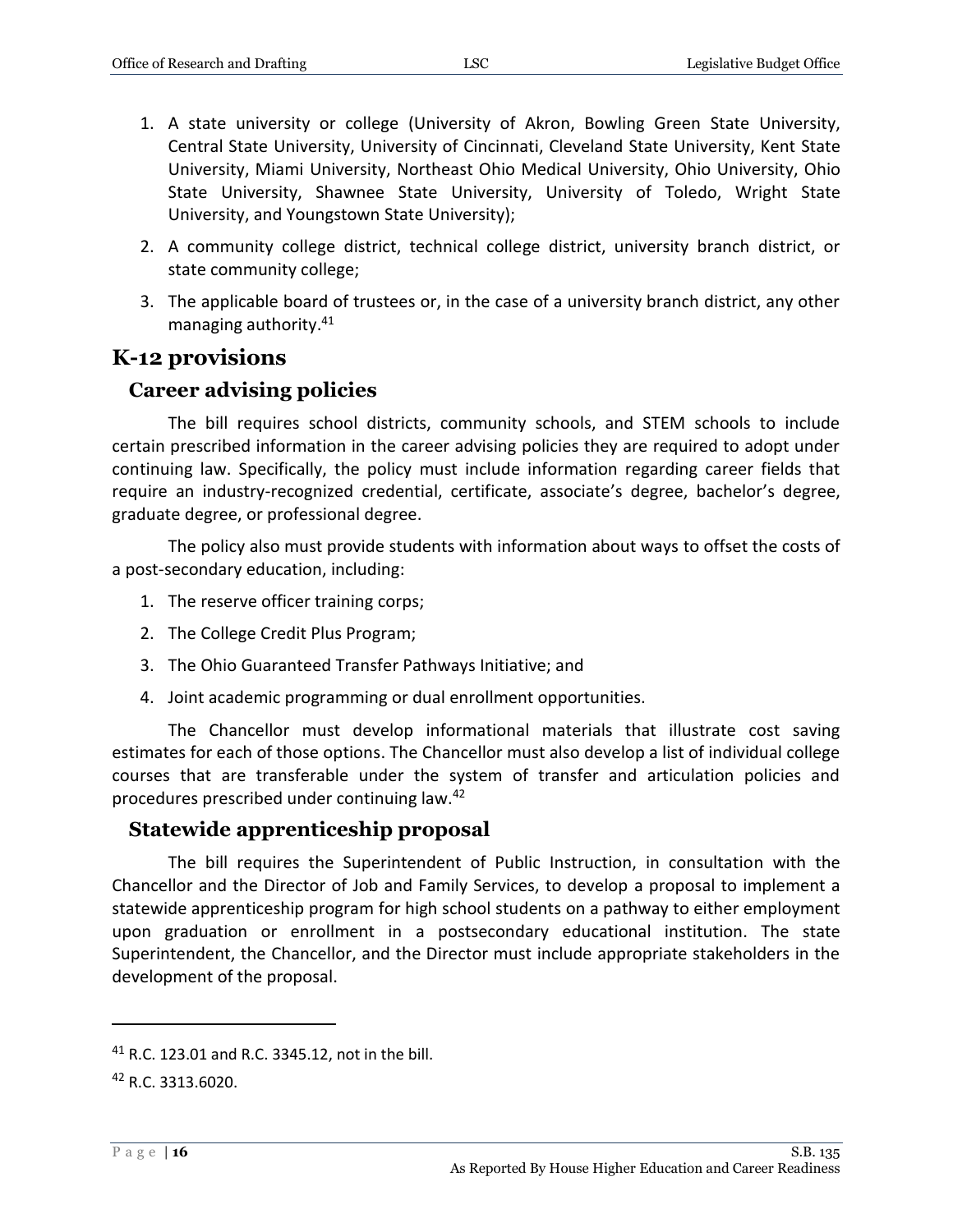The state Superintendent, and the other specified participants, must consider the following when developing the proposal:

- 1. Eligibility requirements for students participating in an apprenticeship, including a minimum grade point average or its equivalent;
- 2. A process by which a student may secure an apprenticeship;
- 3. A process for approval of each student's apprenticeship, including a method for evaluating the educational benefits of an apprenticeship, and giving consideration to:
	- a. Any apprenticeship that is certified or registered by the U. S. Department of Labor; or
	- b. A preapprenticeship that is aligned with state standards.
- 4. A limitation on the number of hours per week a student may work in an apprenticeship;
- 5. A method for determining actual costs of a business participating in an apprenticeship, including workers' compensation and other insurance and training costs;
- 6. Funding formulas for students enrolled in either public or chartered nonpublic schools, including maximum amounts, to pay businesses for costs associated with employing students under an apprenticeship;
- 7. A method for making payments to participating businesses; and
- 8. A method by which college credit for a certificate or certificates earn in an apprenticeship may transfer to an institution of higher education. Though, the bill requires that, under that method, an institution must determine whether to accept work after completing an apprenticeship as eligible college credit for admission purposes.

The bill requires the state Superintendent, the Chancellor, and the Director to submit the proposal to the Governor and the General Assembly for consideration by June 1, 2023.<sup>43</sup>

## <span id="page-16-0"></span>**Renewable energy facility tax exemption qualifications**

The bill modifies one of the qualifications for continuing law's property tax exemption for qualified renewable energy facilities.

Under continuing law, a renewable energy facility may qualify for a real and tangible personal property (TPP) tax exemption. When an exemption is approved, the owner or lessee of the facility is required to make "payments-in-lieu-of-taxes" (PILOTs) to the local governments in whose territory the facility is located.

A facility must meet several requirements to qualify for exemption. One of these requirements is that the owner or lessee of a facility with a nameplate capacity of more than

<sup>43</sup> Section 3.